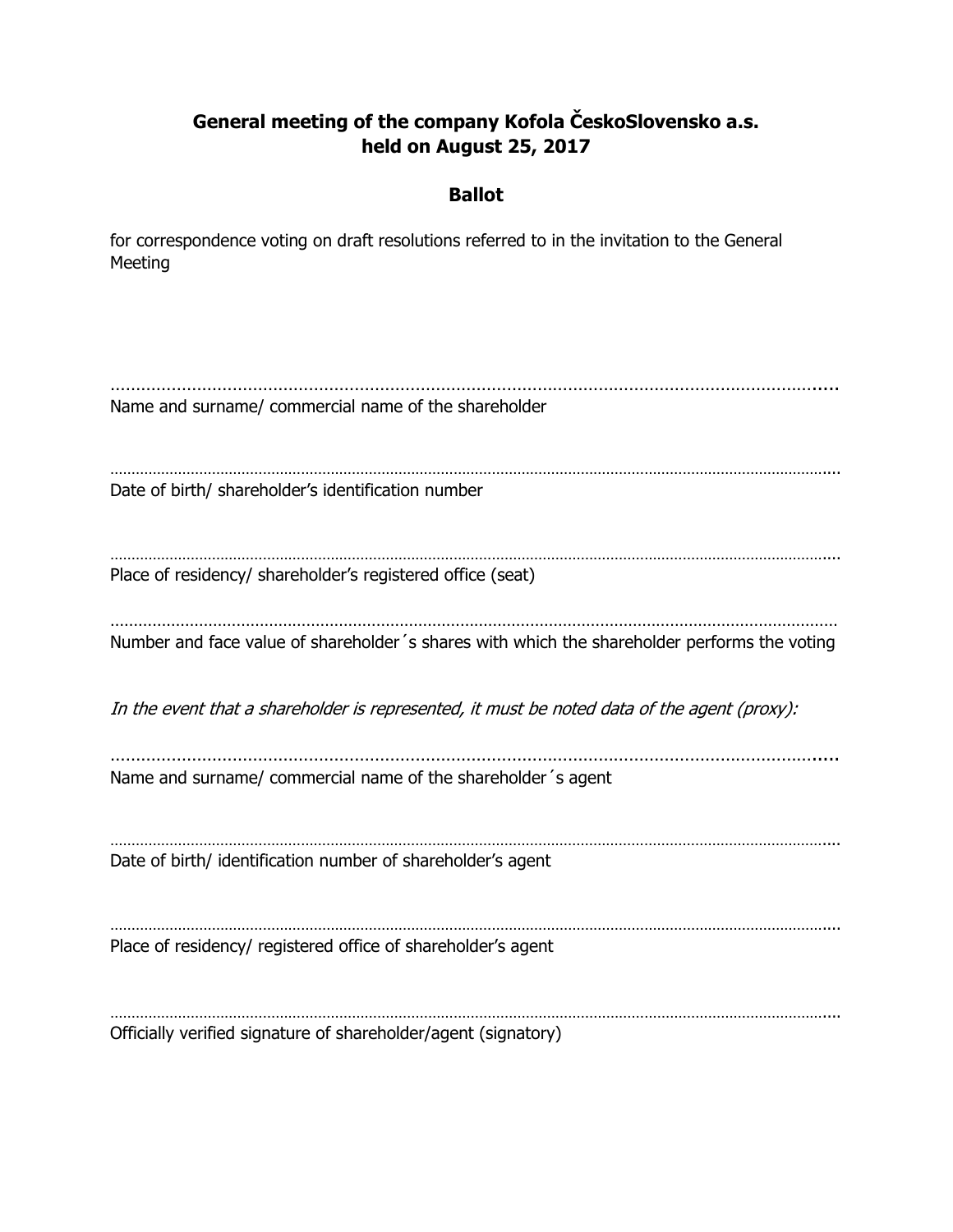# **General meeting of the company Kofola ČeskoSlovensko a.s. held on August 25, 2017**

#### **Ballot**

for correspondence voting on draft resolutions referred to in the invitation to the General Meeting

#### **Resolution of the item no. 3 : Approval of the Facility agreement and Financial Documents**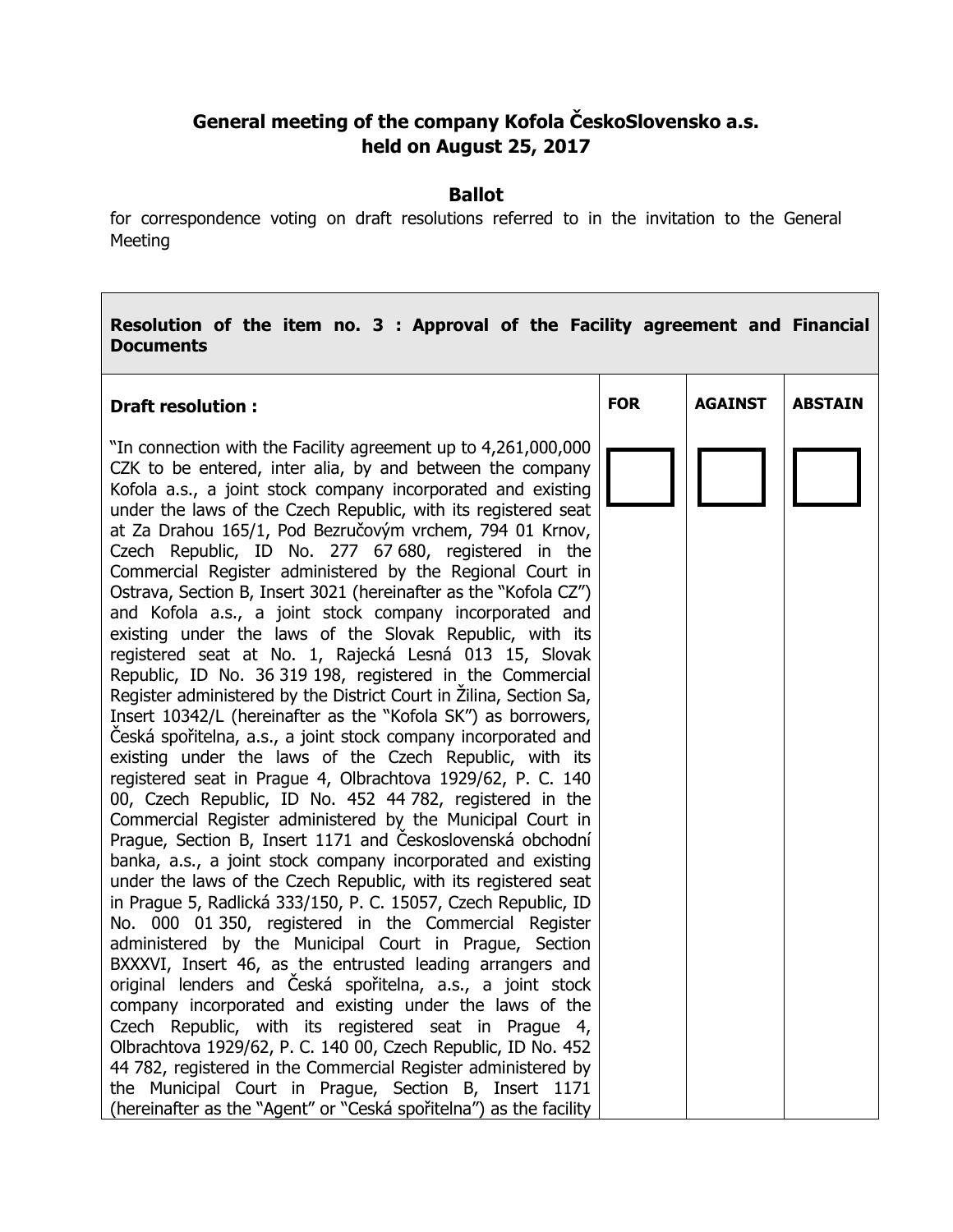|         | agent and Financial parties' security agent (hereinafter as the<br>"Facility agreement") the General Meeting of the company |  |  |
|---------|-----------------------------------------------------------------------------------------------------------------------------|--|--|
| hereby: |                                                                                                                             |  |  |
|         | a) approves the terms of, and the transactions                                                                              |  |  |
|         | contemplated by the Financial Documents (as defined                                                                         |  |  |
|         | in the Facility agreement) to which the company is or                                                                       |  |  |
|         | shall be a party and decides that the company shall                                                                         |  |  |
|         | sign, deliver and perform the Financial Documents (as                                                                       |  |  |
|         |                                                                                                                             |  |  |
|         | defined in the Facility agreement) to which the                                                                             |  |  |
|         | company is or shall be a party, in particular:                                                                              |  |  |
|         | the Facility agreement;<br>i.                                                                                               |  |  |
|         | ii.<br>the related arrangement fee agreement;                                                                               |  |  |
|         | the related agency fees agreement;<br>iii.                                                                                  |  |  |
|         | the related bank guarantee facility contract;<br>iv.                                                                        |  |  |
|         | the related hedging contract;<br>۷.                                                                                         |  |  |
|         | a blank promissory note and related agreement<br>vi.                                                                        |  |  |
|         | on a right to fill a blank promissory note;                                                                                 |  |  |
|         | a pledge over all Kofola CZ shares owned by the<br>vii.                                                                     |  |  |
|         | company under the share pledge agreement;                                                                                   |  |  |
|         | viii.<br>a pledge over all Kofola SK shares owned by the                                                                    |  |  |
|         | company under the share pledge agreement;                                                                                   |  |  |
|         | ix.<br>the agreement on pledge of company's assets;                                                                         |  |  |
|         | a pledge over the receivables from the bank<br>x.                                                                           |  |  |
|         | accounts under the bank account receivables                                                                                 |  |  |
|         | pledge agreement;                                                                                                           |  |  |
|         | pledge over the receivables from the<br>χi.<br>a                                                                            |  |  |
|         | insurance agreements under the insurance                                                                                    |  |  |
|         | receivables pledge agreement;                                                                                               |  |  |
|         | xii.<br>any other Financial Documents to which the                                                                          |  |  |
|         | company shall be a party as defined in the                                                                                  |  |  |
|         | Facility agreement;                                                                                                         |  |  |
|         | xiii.<br>any other document that shall be entered into                                                                      |  |  |
|         | or signed in relation to the Facility agreement or                                                                          |  |  |
|         | any other above mentioned documents;                                                                                        |  |  |
|         |                                                                                                                             |  |  |
|         | b) approves creation of pledges and other securities over                                                                   |  |  |
|         | the assets of the company under the above mentioned                                                                         |  |  |
|         | agreements for the purpose of Section 421 par. 2 letter                                                                     |  |  |
|         | m) of the Act No. 90/2012 Coll., on commercial                                                                              |  |  |
|         | companies and cooperatives (Business Corporations                                                                           |  |  |
|         |                                                                                                                             |  |  |
|         | Act); and                                                                                                                   |  |  |
|         |                                                                                                                             |  |  |
| C)      | confirms that the General Meeting has not prohibited                                                                        |  |  |
|         | the Board of Directors in execution of the above                                                                            |  |  |
|         | mentioned documents."                                                                                                       |  |  |
|         |                                                                                                                             |  |  |
|         |                                                                                                                             |  |  |
|         |                                                                                                                             |  |  |